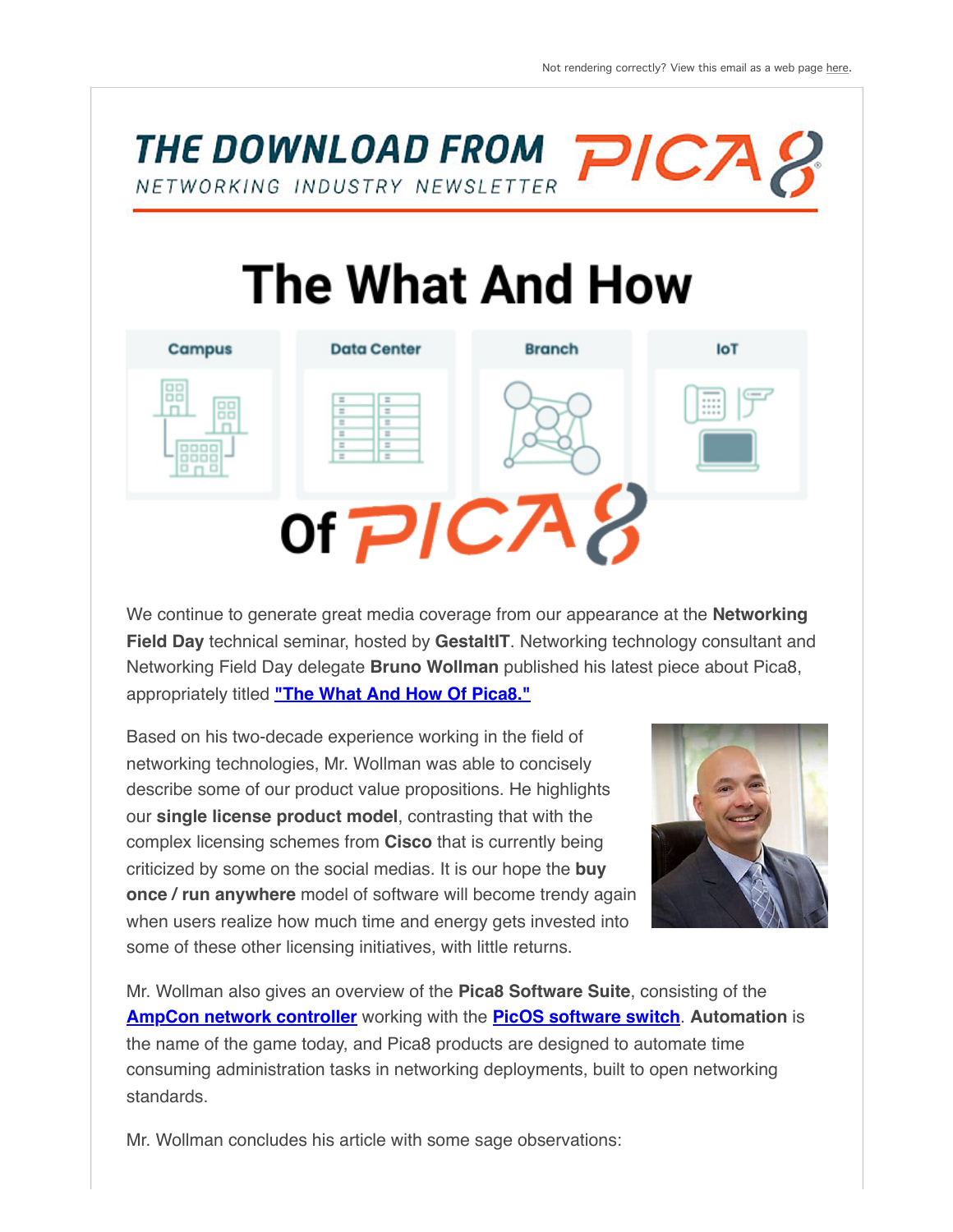"An architect needs to consider many factors when designing a network. Decisions can be harder to make when needing or wanting to change your incumbent networking solution. With solutions for campus, DC, branch, and IoT networking, the timing might be perfect for **Pica8** to capitalize on its mission of being the **open networking alternative** to **Cisco** and **Juniper**."

You can read his complete post, and subscribe to his social medias by following this link: [The What and How of Pica8 | Bruno Wollmann on Networking](https://brunowollmann.com/2022/06/the-what-and-how-of-pica8/?_hsenc=p2ANqtz-937Gydb0ht3lapkI4Tprc8e41VaO_qFBnOHxLE5YNYhw5xXfViso9sll9Uxo3HlKPwXeyG6lMd20KDka80pHzIHYmEKhOR-oBKmAB5Zg-Z12l7xkU)



Try **PicOS-V**: Free PicOS Virtual Software Download: [https://www.pica8.com/picos-v/](https://www.pica8.com/picos-v/?_hsenc=p2ANqtz-937Gydb0ht3lapkI4Tprc8e41VaO_qFBnOHxLE5YNYhw5xXfViso9sll9Uxo3HlKPwXeyG6lMd20KDka80pHzIHYmEKhOR-oBKmAB5Zg-Z12l7xkU)

## *PicaNotes:*

*Complete video broadcasts of Networking Field Day 28:*

- **Pica8 Single License To Automate Them All: Lance Gallardo** [https://youtu.be/Mpc\\_TpI6llA](https://youtu.be/Mpc_TpI6llA?_hsenc=p2ANqtz-937Gydb0ht3lapkI4Tprc8e41VaO_qFBnOHxLE5YNYhw5xXfViso9sll9Uxo3HlKPwXeyG6lMd20KDka80pHzIHYmEKhOR-oBKmAB5Zg-Z12l7xkU)
- **Automate Zero Trust Networking Solutions with Pica8: Mani Subramanian** [https://youtu.be/9GV5\\_OsNiBE](https://youtu.be/9GV5_OsNiBE?_hsenc=p2ANqtz-937Gydb0ht3lapkI4Tprc8e41VaO_qFBnOHxLE5YNYhw5xXfViso9sll9Uxo3HlKPwXeyG6lMd20KDka80pHzIHYmEKhOR-oBKmAB5Zg-Z12l7xkU)
- **Pica8 Open Networking Automation with EVPN-VXLAN: Neal Trieber** [https://youtu.be/S8LqNh6zsUY](https://youtu.be/S8LqNh6zsUY?_hsenc=p2ANqtz-937Gydb0ht3lapkI4Tprc8e41VaO_qFBnOHxLE5YNYhw5xXfViso9sll9Uxo3HlKPwXeyG6lMd20KDka80pHzIHYmEKhOR-oBKmAB5Zg-Z12l7xkU)

We have recently published the latest **EVPN-VXLAN deployment guide**, which can be [found at this link: https://www.pica8.com/wp-content/uploads/Pica8-Deployment-Guide-](https://www.pica8.com/wp-content/uploads/Pica8-Deployment-Guide-EVPN-VXLAN.pdf?_hsenc=p2ANqtz-937Gydb0ht3lapkI4Tprc8e41VaO_qFBnOHxLE5YNYhw5xXfViso9sll9Uxo3HlKPwXeyG6lMd20KDka80pHzIHYmEKhOR-oBKmAB5Zg-Z12l7xkU)EVPN-VXLAN.pdf

Pica8 Single Licensing Makes Networking Easy

**f** in  $\mathbf{v}$   $\mathbb{M}$ 

 $PICAR$ 

Pica8 1032 Elwell Court, Suite 105 Suite 105 Palo Alto California 94303 United States

You received this email because you are subscribed to Newsletter from Pica8 .

Update your [email preferences](https://email.pica8.com/hs/manage-preferences/unsubscribe?languagePreference=en&d=Vn7Zsv59dpbYW1mQf3w49J-GMW3Z_TQD3XYkCVW4fGCtq2m6wc9W3R5j3P3S-q0dW3zd18V43T2NDW8j-KtP7Xwp9pMGKd_P20N85W34LTGn1P0DR1W1SLC0t45YGs651s0b71&v=3&_hsenc=p2ANqtz-937Gydb0ht3lapkI4Tprc8e41VaO_qFBnOHxLE5YNYhw5xXfViso9sll9Uxo3HlKPwXeyG6lMd20KDka80pHzIHYmEKhOR-oBKmAB5Zg-Z12l7xkU) to choose the types of emails you receive.